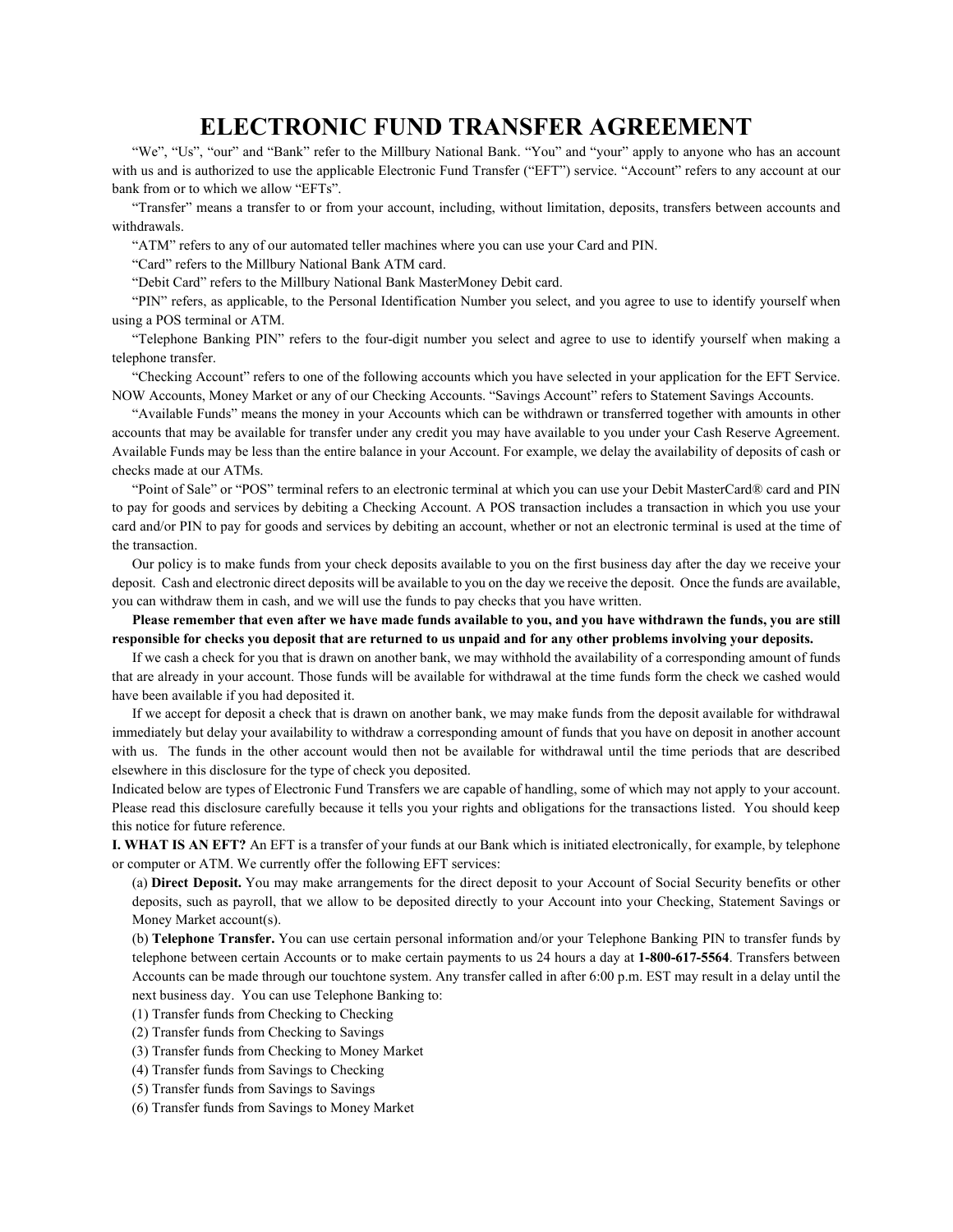(7) Transfer funds from Money Market to Checking

(8) Transfer funds from Money Market to Savings

- (9) Transfer funds from Money Market to Money Market
- (10) Get account balances on Checking, Savings, and Money Market
- (11) Get the last 45 days of deposits on Checking, Savings and Money Market accounts
- (12) Get the last 45 days of withdrawals on Checking, Savings and Money Market
- (13) Get Certificate Deposit balance and interest information
- (14) Get Loan balance

(15) Get Loan payment information

(16) Get Loan interest information

(c) **Preauthorized Payments.** You may make arrangements to have payments or transfers (that we allow) made from

your Checking, Statement Savings and Money Market account(s) automatically. An example of such EFTs are payments made through the computer for insurance premiums or transfers to another account you have with us to cover overdrafts. Limitations on preauthorized transfers are described in your Terms and Conditions of Your Account.

(d) **Services Available Through Our ATMs:** You may use your ATM Card and Debit Card and PIN to do the following through our ATMs:

(1) You can withdraw Available Funds from your Checking and your Statement Savings Accounts.

- (a) You may withdraw no more than \$300.00 per day or the amount agreed upon at account opening with your ATM card.
- (b) You may withdraw no more than \$500.00 per day or the amount agreed upon at account opening with your Debit card. (2) You can make deposits to your Checking and your Statement Savings Accounts.
- (3) You can transfer Available Funds between your Checking and your Statement Savings Accounts.
- (4) You can get balances on your Checking and your Statement Savings Accounts.

(5) If you have Overdraft Protection, we will transfer funds from another checking or savings account you have with us to cover overdrafts in your checking account.

(6) If you have Cash Reserve account, you can, by overdrawing your Checking Account, obtain a loan advance from the credit available under the Cash Reserve Agreement.

Some of these services may not be available with all terminals.

(e) **ATM Deposit Availability.** If you make a deposit at an ATM that is owned or operated by us before 4:00 p.m. on a business day that we are open, we will consider the deposit as being made that day. If you make a deposit at an ATM that we own or operate after 4:00 p.m., on a non-business day or a day that we are not open, we will consider the deposit as being made on the following business day. The deposit will be available on the next business day. Funds from deposits made at an ATM are subject to verification and may not be available for immediate withdrawal.

(f) **Other Services Available with your ATM Card and your Debit MasterCard®** c**ard and PIN.** You may access your checking account(s) through a POS terminal at merchants that have agreed to accept the ATM Card and PIN. At the time of the purchase you may also be able to withdraw cash, subject to cash availability or from a participating financial institution.

(g) **Online Banking.** Online Banking is governed by a separate agreement. To the extent that there may be conflicts between the Online Banking Agreement and this Agreement, the Online Banking Agreement will apply. Depending on the services requested by you when you registered, the Millbury National Bank Online Banking Services allows you to perform some or all of the following functions:

- (1) View your accounts at Millbury National Bank
- (2) Obtain account balances and transaction information for your accounts
- (3) Transfer funds between your Accounts at Millbury National Bank
- (4) View loan account information
- (5) Make loan payments from your checking, savings or money market accounts
- (6) Process loan advances to a checking, savings, or money market accounts
- (7) You have access to our **Bill Pay** Service to:
	- (a) Make payments to any person or business (a "payee") in the United States (except Taxing authorities) use the Bill Pay Service.
	- (b) Schedule and make future payments as far as 364 days in advance
	- (c) Set up automatic, recurring future payments
	- (d) Review, change and cancel payments
	- (e) Get information about specific payments
	- (f) Get history about specific payments
	- (g) Export to Quickbooks (consumer only)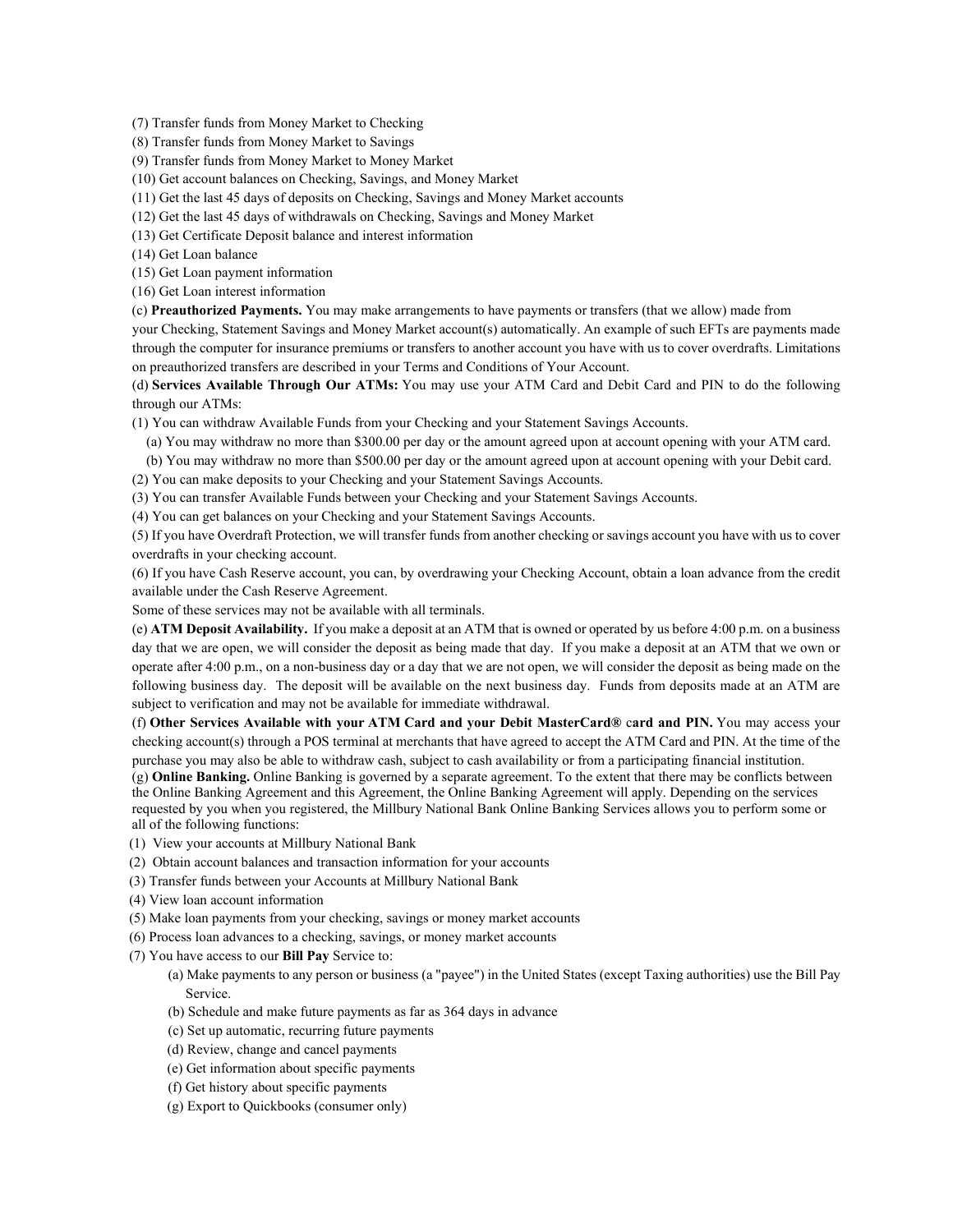### (h) Popmoney

(8) Send secure messages to us include submitting secure forms

- (9) Establish alerts to notify you of transaction activity
- (10) View images of paid checks
- (11) Place stop payments on checks you have written
- (12) View estatements, ebills and enotices
- (13) Update your contact information such as mailing address, email address and telephone numbers
- (14) Update your security information such as user ID, password.
- (15) Open accounts online for checking, savings, and certificate of deposit products for consumers only.

 (h) **Access your account using Millbury National Bank's Mobile Banking App-** The Mobile Banking IOS, Google Play and Android Apps will allow you to conduct virtually the same transactions as listed in Section G list above in **Online Banking**. We may periodically require you to upgrade or download the most current App available to your mobile device.

- (a) **Mobile Remote Deposit**
	- (1) Deposits made after 3:30 p.m. will not be reviewed for process, nor credited to the account until the next business day.
	- (2) Endorsement requirements:
		- a. Mobile Deposit only Millbury National Bank
		- b. Customer signature
	- (3) Verify your deposit has posted to your account within 7 days
	- (4) Store your check in a secure location
	- (5) After 60 days destroy your check

(i) **Electronic Check Conversion.** You may authorize a merchant or other service provider to use your checks, or information from your checks, to create one-time electronic payments from your Accounts. At the time you offer a check to a merchant or service provider, you may be asked to authorize the merchant or service provider to electronically collect a charge in the event the check is returned for insufficient funds. Paying such a fee electronically is an electronic funds transfer. Your authorization to make these types of electronic funds transfers may be expressed in writing or implied through the posting of a sign.

(j) **Bill Payments through Biller's Website.** You can through the website of a participating biller, access your Account to make a payment to that biller, by providing account information, such as information from your Debit Card. There may be limits on the dollar amount you can pay in this way. To the extent that there may be conflicts between the CheckFree Terms of Services and this Agreement, the CheckFree Terms of Service will apply.

(k) **Account to Account Payments.** You can, at ATMs of participating financial institutions, or using other methods allowed by the participating financial institution, transfer funds from your Account to another of your accounts, by providing certain requested account information, such as information from your Card or Debit Card. There may be limits on the dollar amount you can transfer in this way.

(l) **Limitation on Availability of Services.** Some of these services may not be available at all ATMs or POS terminals. We are a member of several ATM networks and all of the transactions described in (d) through (i) above may not be available at all ATMs or POS locations where you can use your Card or Debit Card and different limitations on withdrawals, deposits and other transfers may apply. Certain merchants may accept only the Debit Card for POS transactions that are not processed electronically.

(m) **Case-by-case Delays.** In some cases, we will not make all the funds that you deposit by check available to you on the first business day after the day of your deposit. Depending on the type of check that you deposit, funds may not be available until the second business day after the day of your deposit. The first \$225 of your deposits, however, may be available on the first business day. If we are not going to make all the funds form your deposit available on the first business day, we will notify you at the time you make your deposits. We will also tell you when the funds will be available. If your deposit is not made directly to one of our employees, of if we decide to take this action after you have left the premises, we will mail you the notice by the day after we receive your deposit.

(n) **Safeguard Exceptions.** In addition, funds you deposit by check may be delayed for a longer period under the following circumstances:

(1) We believe a check you deposited will not be paid.

- (2) You deposit check totaling more than \$5,000 on any one day.
- (3) You redeposit a check that has been returned unpaid.
- (4) You have overdrawn your account repeatedly.
- (5) There is an emergency, such as failure of computer or communications equipment.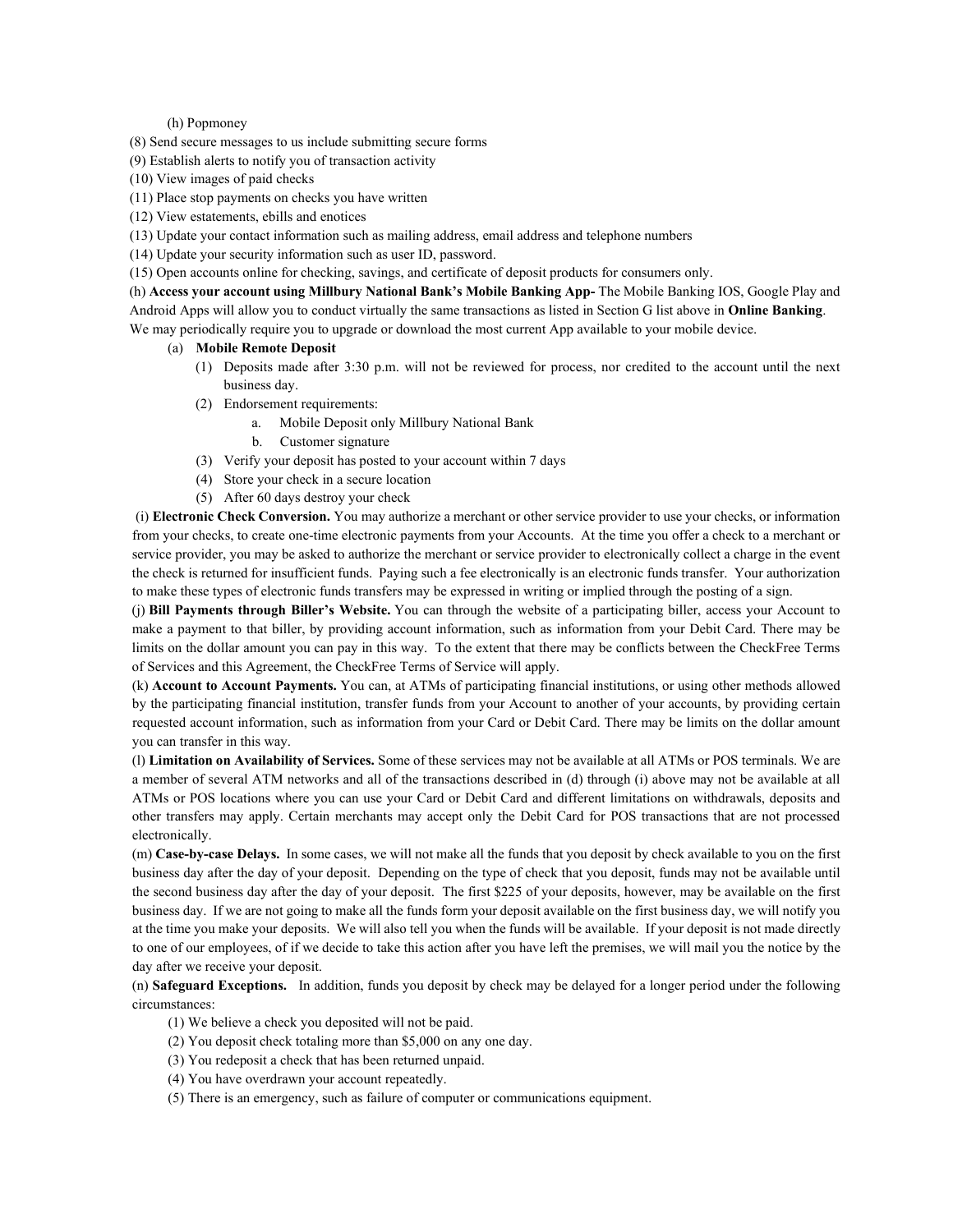We will notify you if we delay your ability to withdraw funds for any of these reasons, and we will tell you when the funds will be available. They will generally be available no later than the second business day after the day of your deposit.

(o) **Special Rules for New Accounts.** If you are a new customer, the following special rules may apply during the first 30 days your account is open.

Funds from electronic direct deposits to your account will be available on the day we receive the deposit. Funds from deposits of cash, wire transactions, and the first \$5,525 of the day's total deposits of cashier's, certified, teller's traveler's and federal, state and local governments check will be available on the first business day after the day of your deposit if the deposit meets certain conditions. For example, the checks must be payable to you (and you may have to use a special deposit slip). The excess over \$5,525 will be available by the ninth business day after the day of your deposit. If your deposit of these checks (other than a U.S. Treasury check) is not made in person to one of our employees, the first \$5,525 may not be available until the second business day after the day of your deposit. Funds from all other check deposits will be available by the second business day after the day of your deposit.

**II. AGREEMENT.** By signing an application or by using your Card or Debit Card or by using an EFT, you agree to the rules in this Agreement for the type of EFT service that you use. You also agree that you will not use your Card or Debit Card, PIN or any EFT Service to conduct any illegal gambling or other illegal transaction or to pay for an illegal purchase. You understand that we may cancel your ability to conduct EFTs if we have reason to believe that you have used your Card or Debit Card, PIN or any EFT Service for any illegal activity. Display of a payment card logo by, for example, an online merchant does not necessarily mean transactions are lawful in all jurisdictions in which the cardholder may be located.

**Ill. LIMITATION.** We may limit the type and form of Account to or from which we will allow EFTs.

(a) ATM Transactions. You may withdraw from ATMs no more than \$300.00 in cash per calendar day per ATM Card or \$500.00 per day per Debit Card. You may pay for purchases and make withdrawals totaling up to \$1,000.00 per calendar day per Debit Card at POS terminals.

(b) Debit Card Purchases. In addition to the \$500.00 ATM withdrawal limit from your Debit Card per calendar day, if your card is a Debit Card you can use your Debit Card to make purchases up to a maximum limit of \$1,000.00 per Card per day. You cannot use your Debit Card for a MasterCard® merchant transaction if the amount of the transaction would exceed your daily authorization limit. Each time you use your Debit Card at a MasterCard® merchant, this daily authorization limit is reduced by the amount authorized for the transaction. When you make a Debit Card purchase, you authorize us to put a hold against the available balance of your Account for the total dollar amount of the authorization. The hold will be maintained for a maximum period of four (4) business days. For example, a \$250.00 MasterCard® Merchant Purchase will reduce your available account balance by \$250.00 for a maximum period of 4 business days. This period will be shorter if the purchase amount is automatically debited from your Account prior to the end of the 4-business day hold. If a purchase is completed after 6:00 p.m. EST, the first day of the hold will be the next business day. When the transaction has cleared, the funds on which we have placed a hold will be debited from your Account.

The dollar amount of the hold is based on the amount of the authorization requested. For some merchants, the amount of the authorization requested may be more than the amount of the purchase. For example, if you use your Debit Card to make a \$12.50 gasoline purchase at a gas station, the station may request a \$100.00 authorization.

You agree that we are not responsible if we dishonor other POS, ATM, check or any other transactions drawn on your Account based on a Debit Card purchase.

(c) International Debit Card Transactions. If you effect a transaction with your Debit Card in a currency other than U.S. dollars, MasterCard® International Incorporated will convert the charge into a U.S. dollar amount. MasterCard® International will use its currency conversion procedure, which is disclosed to institutions that issue MasterCard® Debit Cards. Currently the currency conversion rate used by MasterCard® International to determine the transaction amount in U.S. dollars for such transactions is generally either a government mandated rate or a wholesale rate determined by MasterCard® International for the processing cycle in which the transaction is processed, increased by an adjustment factor established from time to time by MasterCard®

International. The currency conversion rate used by MasterCard® International on the processing date may differ from the rate that would have been used by MasterCard® International on the purchase date of the cardholder statement posting date.

For security reasons, there are other limits on the number of transfers you can make using our ATMs.

During a malfunction of our ATMs, our computer system or the ATM system, we may limit the dollar amount and types of EFTs you can make including the types of Accounts you can access at our ATMs.

(d) Minimum account balance – we do not require you to maintain a minimum balance in any account as a condition of using an access drive (card or code) to accomplish a transfer.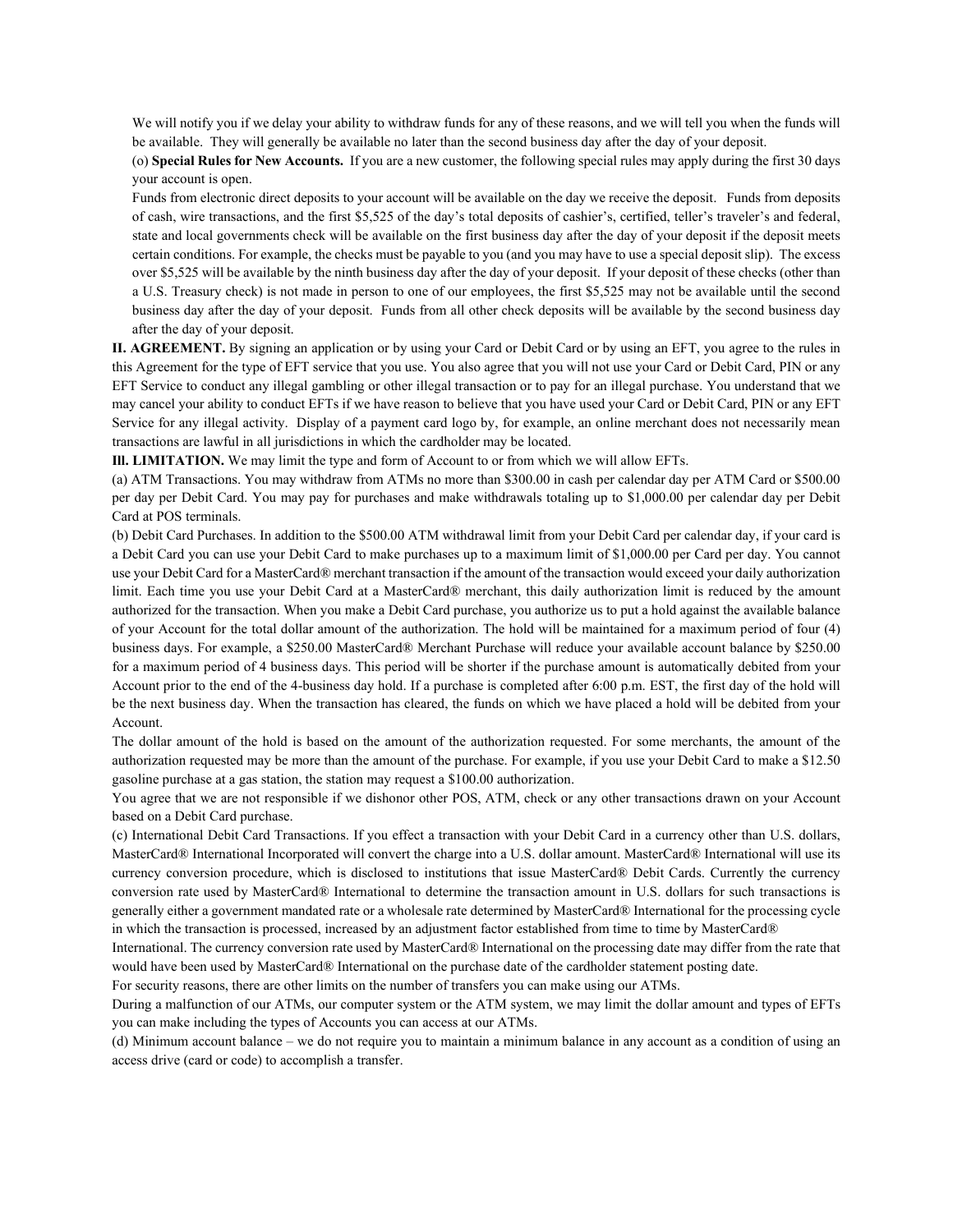**Other limitations:** Transfers from Savings or Money Market Accounts to another account or to a third party by preauthorized, automatic, telephone, or computer transfer are limited by law to six transfers per statement cycle. If you exceed the transfer limitations set forth above, your account will be subject to a fee of \$10.00 per item and your account could be subjected to closure. If on a particular day, the amount of Available Funds in your Accounts totals less than the amount stated in this section, you may not withdraw more than the total Available Funds in your Account on that day.

#### **IV. DOCUMENTATION AND TELEPHONE INQUIRY.**

(a) **Periodic Statements.** You will get a monthly Account Statement from us for your checking and money market accounts. You will get a monthly account statement from us for your statement savings accounts, unless there are not transfers in a particular month. In any case, you will get a statement as least quarterly.

(b) **Preauthorized Deposits.** You can arrange to have direct deposits made to your Account (at least once every 60 days) from the same person or entity, including the Federal Government. If you do, you can call us at 508-865-9521, to find out whether or not the deposit has been made.

(c) **ATM, Debit Card or POS Record.** You can get a written record at the time you make a transaction through an ATM or POS terminal or when you conduct a MasterCard® Debit Card purchase. This record will show certain information such as the amount of your transaction, the type of transaction, and the date of the transaction. Some ATMs may notify you that receipts are unavailable and may allow transactions without providing a receipt. If you use one of these ATMs, you waive your right to a written record of the transaction.

# **V. PREAUTHORIZED TRANSFERS FROM YOUR ACCOUNT.**

(a) **Stop Payment.** If you have told us in advance to make regular payments out of your Account, you can stop any of these payments. Here's how: Call us at (508) 865-9521, or write us at Millbury National Bank, 18 Main Street, Millbury, MA 01527, in time for us to receive your request 3 business days or more before the payment is scheduled to be made. If you call, we may also require you to put your request in writing and get that to us within 14 days after your call.

If we require you to put your request in writing and send it to us within 14 days and you do not do so, then your oral stop payment order will cease 14 days after it has been made and we may make the payment if it is demanded by the particular person or organization involved.

**NOTE:** If you want to stop these preauthorized payments permanently, you must notify the person or organization you have told us to pay. A stop order which you gave to us will only stop the particular payment to which it applies. If you instruct us to stop these payments permanently we will do so, but we may require you to send us a copy of your notice to the person or organization you told us to pay.

(b) **Liability for Failure to Stop Payment of Preauthorized Transfer.** If you order usto stop one of these payments 3 business days or more before the transfer is scheduled and you comply with a request by us to put your request in writing (as explained above), and we do not do so, we will be liable for certain types of losses or damages which you suffer.

(c) **Notice of Varying Amounts.** If these regular payments vary in amount, the person you are going to pay will tell you 10 days before each payment when it will be made and how much it will be.

(You may ask in some cases the person you are going to pay to give you this notice only when the payment would differ by more than a certain amount from the previous payment or when the amount would fall outside certain limits that you set.) We will not be liable if the person or organization you are paying fails to give you notice of varying amounts.

(d) **Stop EFT.** Unless otherwise stated in this Agreement, you cannot stop an EFT, other than a preauthorized transfer.

#### (e) **Additional Information Required by Massachusetts Law.**

(1) Any documentation provided to you, which indicates that an electronic fund transfer was made to another person, shall be admissible as evidence of the transfer and shall constitute prima-facie proof that the transfer was made.

 (2) The initiation by you of certain electronic fund transfer from your account will be except as otherwise provided in this agreement, effectively eliminate your ability to stop payment of the transfer.

Unless otherwise provided in this agreement, you (the consumer) may not stop payment of electronic fund transfers, therefore you should not employ electronic access for purchases and services unless you are satisfied that you will not need **to stop payment**

# **VI. DETERMING YOUR AVAILABLE BALANCE AND AVOIDING INSUFFICIENT FUND CHARGES.**

**Determining your available balance –** We use the "available balance" method to determine whether your account is overdrawn, that is, whether there is enough money in your account to pay for a transaction. Importantly, your "available" balance may not be the same as your account's "actual" balance. This means an overdraft, or an NSF transaction could occur regardless of your account's actual balance. Your account's actual balance (sometimes called the current balance) only includes transactions that have settled up to that point in time, that is, transactions (deposits and payments) that have posted to your account. The actual balance does not include outstanding transactions (such as checks that have not yet cleared and electronic transactions that have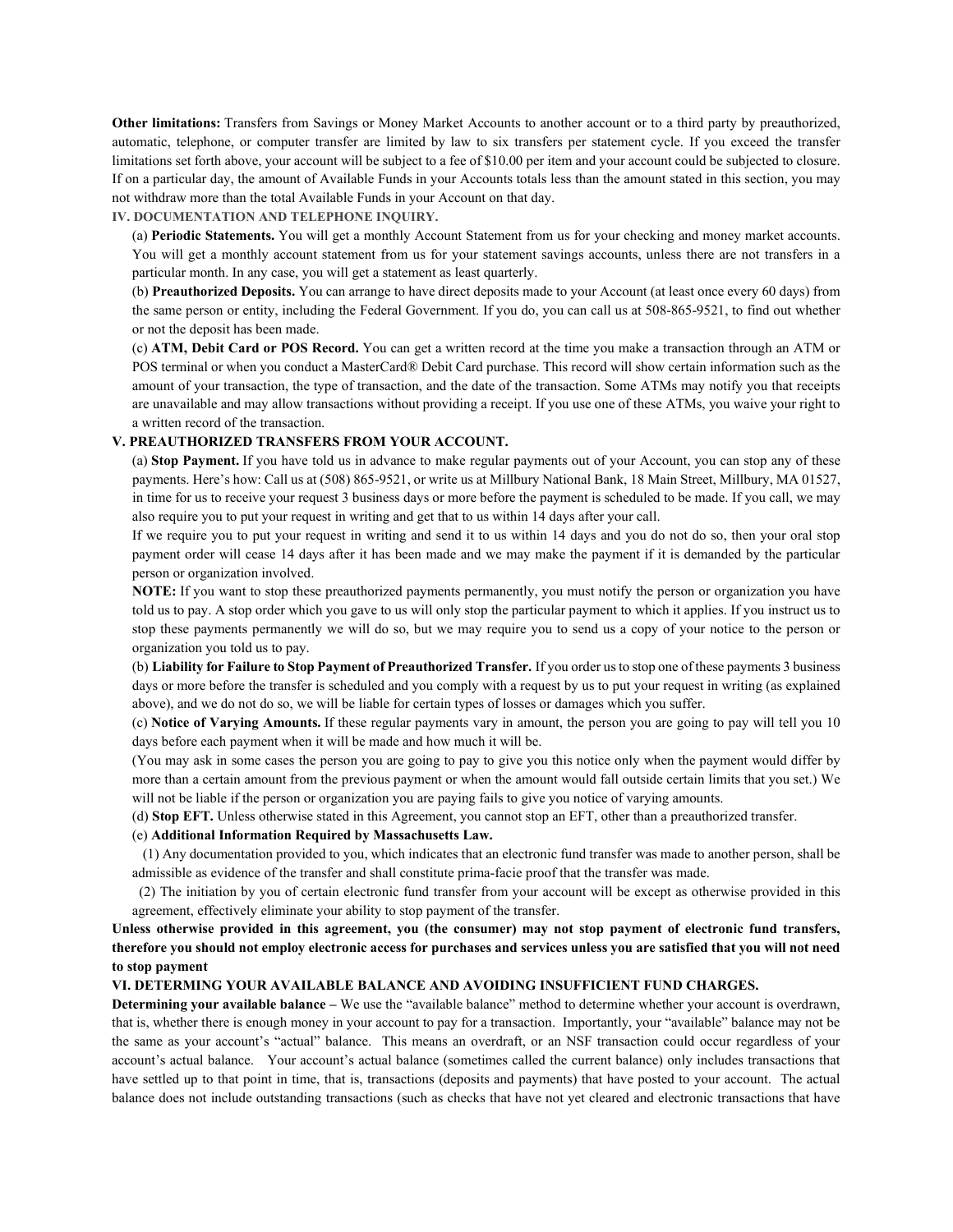been authorized but which are still pending). The balance on your periodic statement is the ending balance for your account as of the statement date.

**Charges -** Charges for EFTs are disclosed in the Service Charge Schedule. When you use an ATM not owned by us, you may be charged a fee by the ATM operator or any network used. (And you may be charged a fee for a balance inquiry even if you do not complete a fund transfer.) For a full listing of all charges and fees see the Service Charge Schedule.

**Insufficient Funds Charge -**An Insufficient Funds Charge applies to overdrafts created by "check, in person withdrawals or other electronic means" that are either returned or paid. You may be assessed more than one Insufficient Funds Charge for the same item if the sending bank or merchant requests that the item be represented for payment an additional time and you still do not have the available funds to pay that item. Be aware that such an item or payment may be presented multiple times and we do not monitor or control the number of times a transaction is presented for payment. You agree that we may charge you an Insufficient Funds Charge each time a payment is presented if the amount of money available in your account is not sufficient to cover the payment, regardless of the number of times the payment is presented.

**Daily Deficit Balance Fee –** A Daily Deficit Balance fee applies to the checking account overdrawn balance. The Daily Deficit Balance fee is charged to your checking account every business day your account remains overdrawn.

**Overdrafts –** You understand that we may, at our discretion, honor a withdrawal (created by "check, in person withdrawals or other electronic means") request that overdraw your account. However, the fact that we may honor withdrawal (created by "check, in person withdrawals or other electronic means") request that overdraw the account balance does not obligate us to do so later. So, you can NOT rely on us to pay overdrafts on your account regardless of how frequently or under what circumstances we have paid overdrafts on your account in the past. We can change our practice of paying, or not paying, discretionary overdrafts on your account without notice to you.

**VII. OUR LIABILITY FOR FAILURE TO MAKE TRANSFERS.** If we do not complete a transfer to or from your Account in a timely manner in accordance with the terms and conditions of your Account and normal banking procedures or in the correct amount according to your instructions, we will be liable for losses or damages which you suffer. However, there are some exceptions. We will not be liable in the following instances:

(a) We will not be liable if, through no fault of ours, you do not have enough Available Funds in your Account to make the transfer.

(b) We will not be liable if the Account has a hold on it for the amount of all or part of the funds necessary to make the

transfer.

(c) We will not be liable if the transfer would go over the credit limit on your Cash Reserve account.

(d) We will not be liable if the ATM, POS terminal or system was not working properly, and you knew about the breakdown when you started the transfer.

(e) We will not be liable if you do not give us your correct Card, Debit Card, PIN or, where applicable, PIN, correct Account numbers and correct Account name when starting the transfer.

(f) We will not be liable if we request and do not receive written confirmation of your telephonic instructions.

(g) We will not be liable if circumstances beyond our control prevent the transfer despite reasonable precautions that we have taken.

(h) We will not be liable if we do not receive proper instructions or notification for the use of the Account for EFTs or proper instructions for the particular transfer.

(i) We will not be liable if the POS terminal or ATM where you are making a withdrawal does not have enough cash.

(j) We will not be liable if the funds in your Account are subject to legal process or other encumbrance restricting such transfer.

(k) We will not be liable if your Card or Debit Card has deteriorated or been damaged so that it does not function properly.

(l) We will not be liable if your Card, Debit Card, PIN has been reported lost or stolen.

(m) We will not be liable if you do not follow the procedures in this or any other agreement you have with us.

(n) We will not be liable if we did not complete the transaction because we reasonably suspected fraud or

illegal activity.

(o) There may be other reasons under Federal or State law why we will not be liable.

**VIII. IF YOUR CARD**, **DEBIT CARD OR PIN IS LOST OR STOLEN.** If you believe your Card, Debit Card, PIN Telephone

Banking PIN has been lost or stolen or that someone has transferred or withdrawn or may transfer or withdraw money from your

Account without your permission, call us at (508) 865-9521 or write us at:

Millbury National Bank 18 Main Street Millbury MA 01527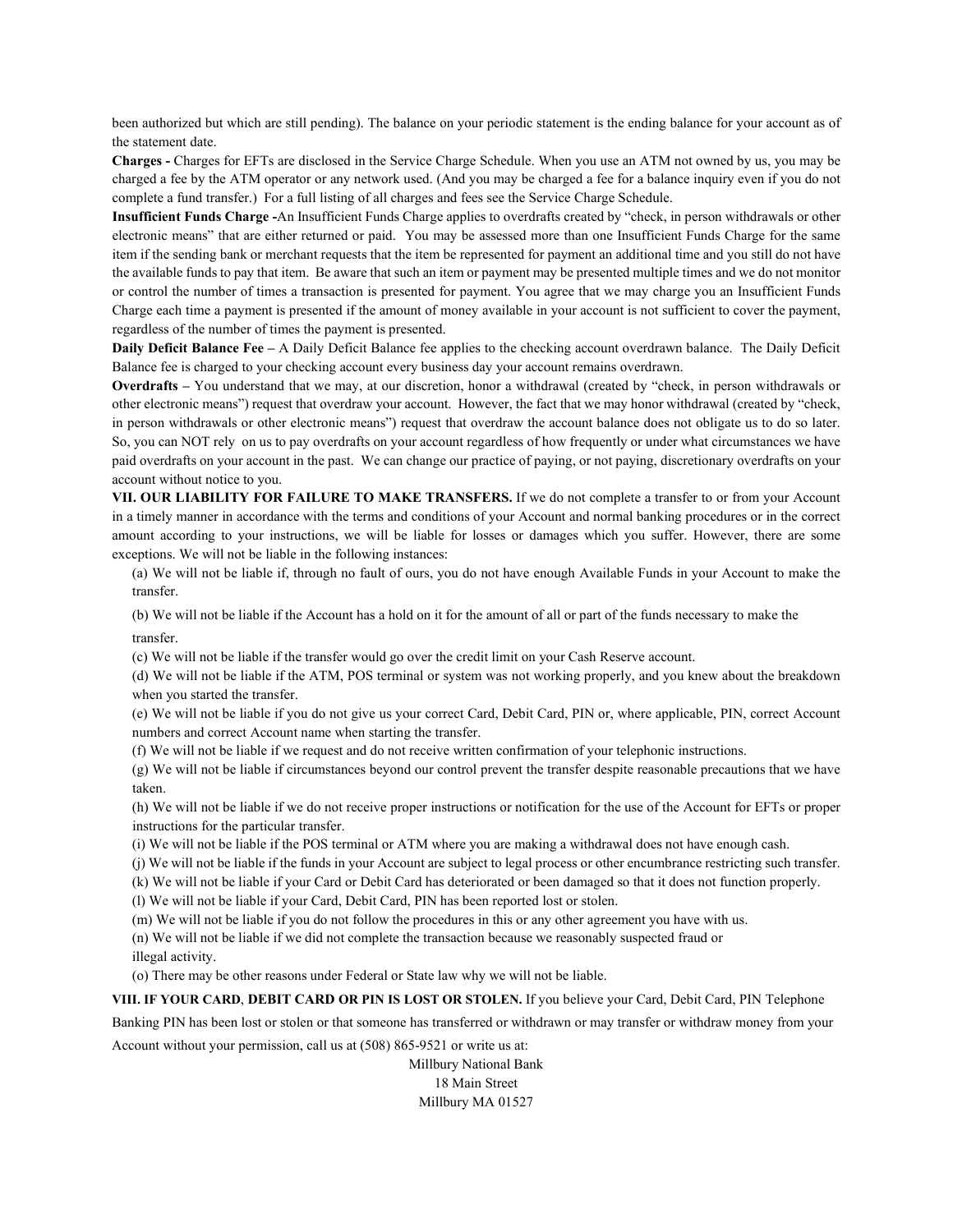## Attention: Electronic Banking Department

To report a lost Card or Debit Card after business hours, please call **1-800-472-3272**.

Normally, if you report your Debit Card lost, we will deactivate the card and issue you a new one. However, if you have lost your Debit Card and you believe there is **no risk of unauthorized use**, you may choose instead to temporarily deactivate your Debit Card. You should not use this feature if you think your Debit Card has been stolen. Instead, you should follow the procedures in Section XII of this Agreement. You may use the deactivation feature for other reasons, too (for instance, if you think you won't use your card for an extended period of time). You can deactivate your Debit Card temporarily only if you are signed up for Online Banking. To deactivate your card, log on to Online Banking and use the deactivation feature on the "Guard your Card" page. When you are ready to reactivate your Debit Card you must do so through Online Banking. If you use the deactivation feature described in this Section VIII when you think your Debit Card has been lost, we will consider your deactivation of your Debit Card as notice to us that your Card or Debit Card has been lost for purposes of Section XII (although if you first call or write us to tell us that your card was lost, we will consider that to be your notice). Deactivation of one Debit Card linked to your account will not deactivate other Debit Cards linked to the same account.

**IX. BUSINESS DAYS.** Our business days are Monday through Friday, Saturday, Sunday and holidays are not included. Transfers started after 4:00 p.m. or on a holiday will be considered as having been started on the following business day.

**X. ACCOUNT INFORMATION DISCLOSURE.** We will disclose information to third parties about your Account or the transfers you make in the following instances:

- (a) For certain routine disclosures necessary for completion of a transfer; or
- (b) For verification of the existence and condition of your account for a credit bureau or merchant; or
- (d) To person authorized by law in the course of their official duties; or
- (e) To our employees, auditors, service providers, attorneys or collection agents in the course of their duties: or
- (f) Pursuant to a court order or lawful subpoena; or
- (g) To a consumer reporting agency as defined in Chapter 93 of Massachusetts General Laws; or
- (h) By your written authorization which shall automatically expire 45 days after our receipt of your authorization.

If an unauthorized disclosure has been made, we must inform you of the particulars of the disclosure within 3 days after we have discovered that the unauthorized disclosure has occurred.

**XI. SAFEGUARDING YOUR CARD**, **DEBIT CARD AND PIN.** You agree to protect your Card, Debit Card and PIN. You should not keep your Card, Debit Card and PIN in the same place. The best practice is to memorize your PIN and do not tell your PIN to anyone.

## **XII. YOUR LIABILITY.**

(a) General. Tell us **AT ONCE** if you believe your Card, Debit Card, PIN or Telephone Banking PIN has been lost or stolen. Telephoning is the best way of keeping your possible losses down. You could lose all your Available Funds including the maximum limit on your Cash Reserve Account. If you tell us within 2 business days after you learn of the loss or theft, you can lose no more than \$50 if someone used your Card, Debit Card, PIN or Telephone Banking PIN without your permission.

If you do **NOT** tell us within **2** business days after you learn of the loss or the theft of your Card, Debit Card, PIN or Telephone Banking PIN, and we can prove we could have stopped someone from using your Card, Debit Card PIN or Telephone Banking PIN without your permission if you had told us, you could lose as much as **\$500**.

Also, if your statement shows transfers that you did not make, tell us **AT ONCE**. If you do not tell us within **60** days after the first statement was mailed to you, you may not get back any money you lost after the **60** days if we can prove that we could have stopped someone from taking the money if you had told us in time.

If a good reason (such as a long trip or a hospital stay) kept you from telling us, we will extend the time periods.

(b) Special Rule for MasterCard® Debit Cards. You will have no liability for any Debit Card transaction you did not authorize if the following conditions are met:

- You have exercised reasonable care in safeguarding your Debit Card from risk of loss or theft; and
- · You reported the loss or theft of your Debt Card to us promptly; and
- · You are an individual customer (i.e. a natural person) or your Debit Card was issued under a MasterCard Small Business card program (as defined by MasterCard).

If all of these conditions are not met, your liability for unauthorized Debit Card transactions will be determined by the other provisions of subsection (a) of this Section XII.